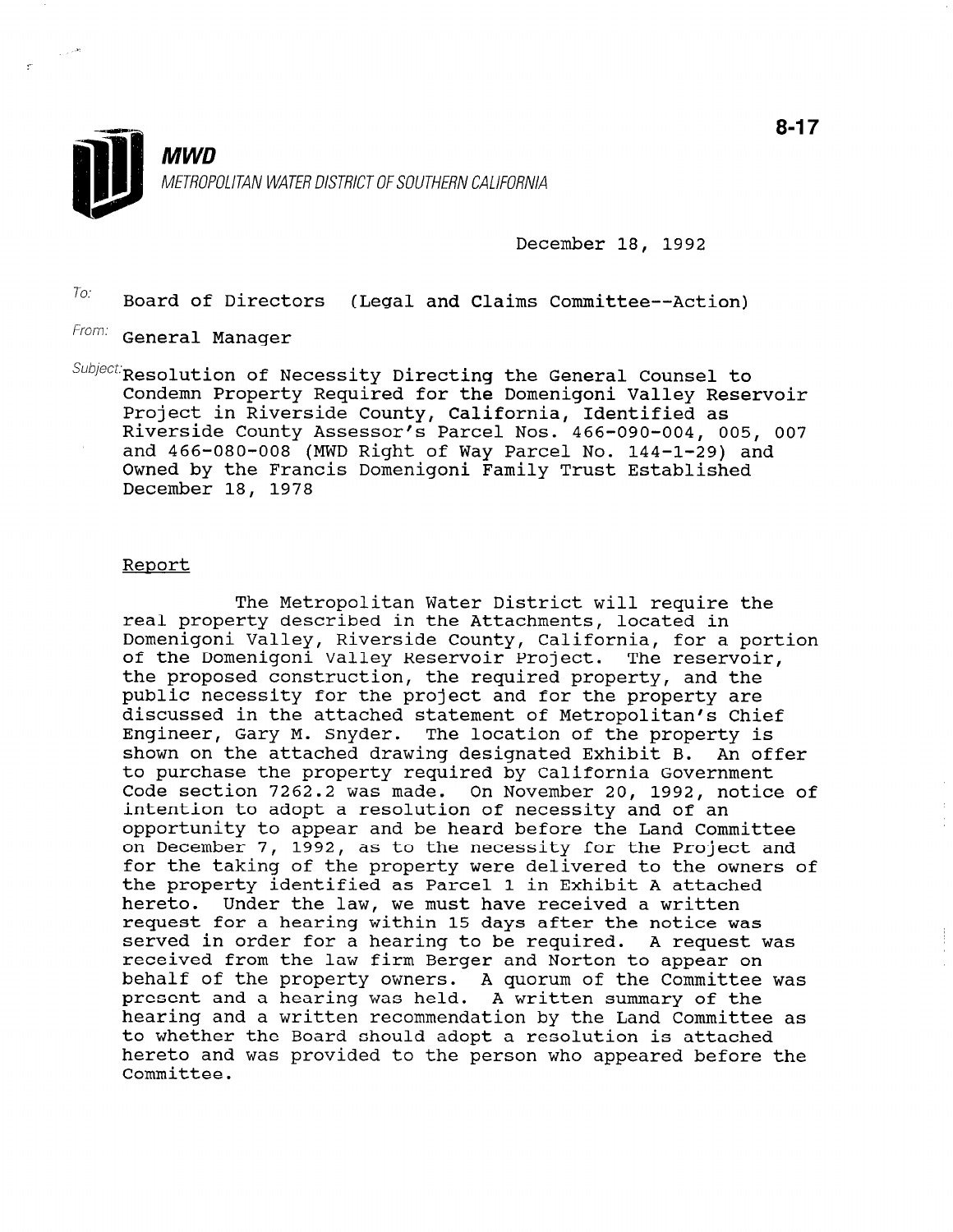Board of Directors -2- December 18, 1992

Transmitted herewith is a form of resolution declaring the necessity for the Project and for the acquisition of the property described in Exhibit A attached hereto, and directing the General Counsel to commence condemnation proceedings in Riverside County to acquire the property.

On October 8, 1991, your Board and its Advisory Committees acting on this matter certified that the Final Environmental Impact Report for the Eastside Reservoir Project, herein referred to as the Domenigoni Valley Reservoir Project, had been completed in compliance with the California Environmental Quality Act (CEQA) and the State Guidelines, and that it had reviewed and considered the information contained in that document. Your action on the subject resolution is therefore in compliance with CEQA. No further environmental documentation or review is necessary for your Board to act on this request.

## Board Committee Assignment

This letter is referred for action to the Legal and Claims Committee because of its authority (1) to advise, study, and make recommendations with regard to litigation brought by the District under Administrative Code section 2461(a).

#### Recommendation

#### LEGAL AND CLAIMS COMMITTEE FOR ACTION.

It is recommended that the Board of Directors, by a two-thirds vote, adopt the attached resolution declaring the necessity for the Domenigoni Valley Reservoir Project and for the property described in Exhibit A attached thereto and directing the General Counsel to commence condemnation proceedings in Riverside County to acquire the property.  $\bigtriangledown$ 

JV:mg uv.my<br>board\res<br>Attm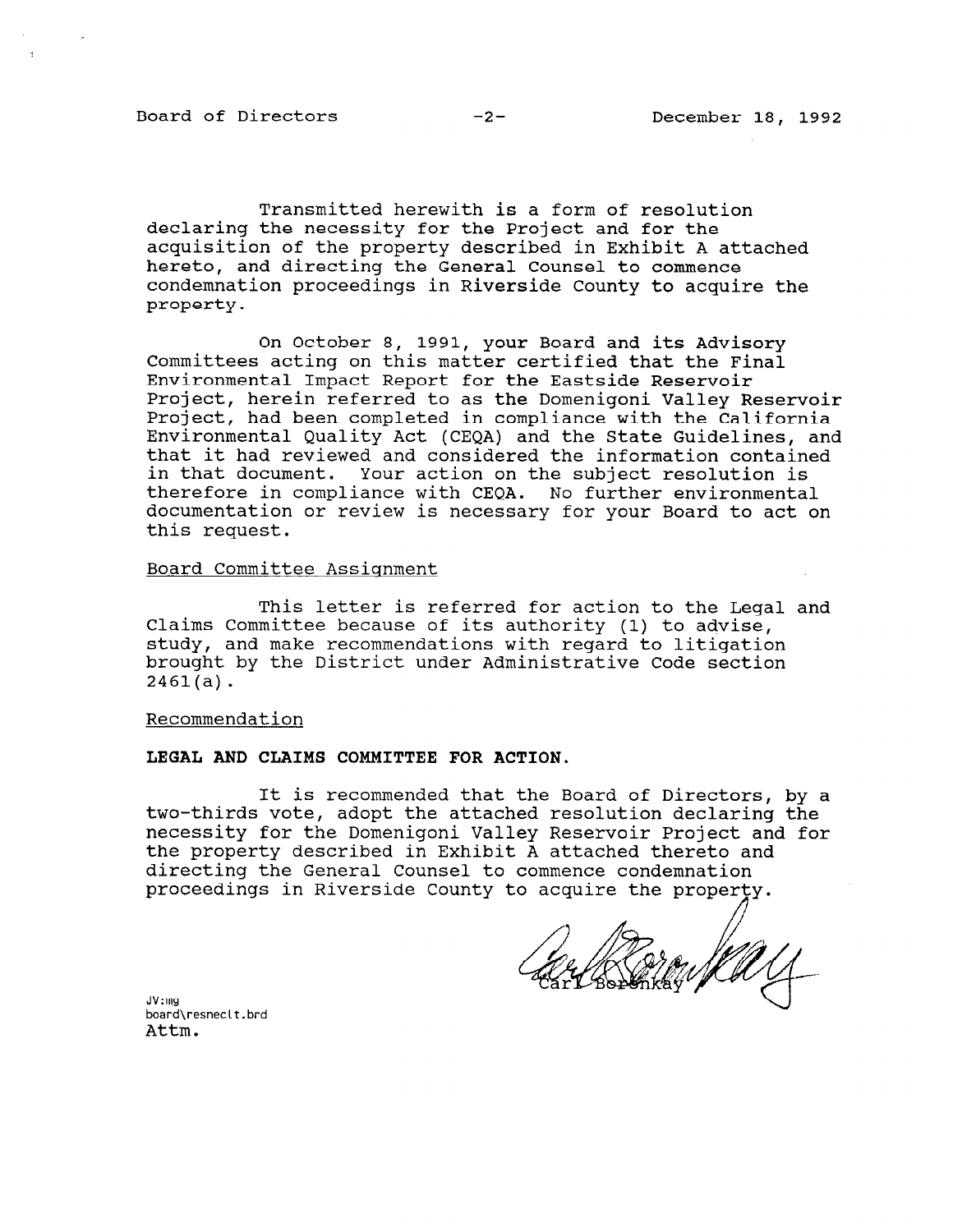# SUMMARY OF HEARING AND RECOMMENDATION OF THE LAND COMMITTEE REGARDING WHETHER THE BOARD OF DIRECTORS SHOULD ADOPT A RESOLUTION OF NECESSITY TO CONDEMN CERTAIN PROPERTY FOR THE DOMENIGONI VALLEY RESERVOIR PROJECT

On December 7, 1992, at Metropolitan Water District of Southern California headquarters, a hearing was held by the Land Committee of the Metropolitan Water District of Southern California Board of Directors. Acting Land Committee Chairman Patrick H. Miller presided. The Committee was called to order at 8:20 a.m. and a quorum was not present.

Mr. Miller requested that Deputy General Counsel Joseph Vanderhorst present the matter to the Committee. Mr. Vanderhorst noted that the agenda item was based on a letter from the General Manager requesting a Resolution of Necessity authorizing the acquisition of property in the Domenigoni Valley. He further noted that no action could be taken in the absence of a quorum, but that the matter would be presented as an informational item.

Mr. Vanderhorst discussed the legal requirements for the adoption of a Resolution of Necessity, including the requirement that the Resolution be adopted by a two-thirds vote of the Board of Directors. The law also requires that notice and the opportunity to be heard be given to the property owner. Metropolitan's Board of Directors has delegated to the Land Committee the authority to hold the hearing required by law. Mr. Vanderhorst reported that the property owner was served with the notice of the hearing on November 20, 1992, and a declaration of service was filed with the Executive Secretary. A written request to be heard was received from Richard Norton on behalf of the property owners and Mr. Norton was present at the hearing. Mr. Vanderhorst then requested that Gary Guide che hearing. This vanuelhorse enen requested that

Mr. Gary Snyder, Chief Engineer of Metropolitan Water nt. Gary Snyder, Chief Engineer of Metropolitan wate pistrict, described the project and referred to Silda<br>the location of the property. The property is lesst. the location of the property. The property is located partially under the footprint of the West Dam to be constructed for the project. The entire parcel will be under the dam and<br>the reservoir. A portion of the parcel will also be used for borrow material as part of the construction of the dam. The borrow material as part of the construction of the dam. San Diego canal presently crosses the parcel and will be relocated to be outside of the dam area. In response to questions from Mr. Vanderhorst, Mr. Snyder stated that the proposed project is a necessary project which has been designed and located in the manner which serves the most public good with the least private injury, and the property is necessary for the project.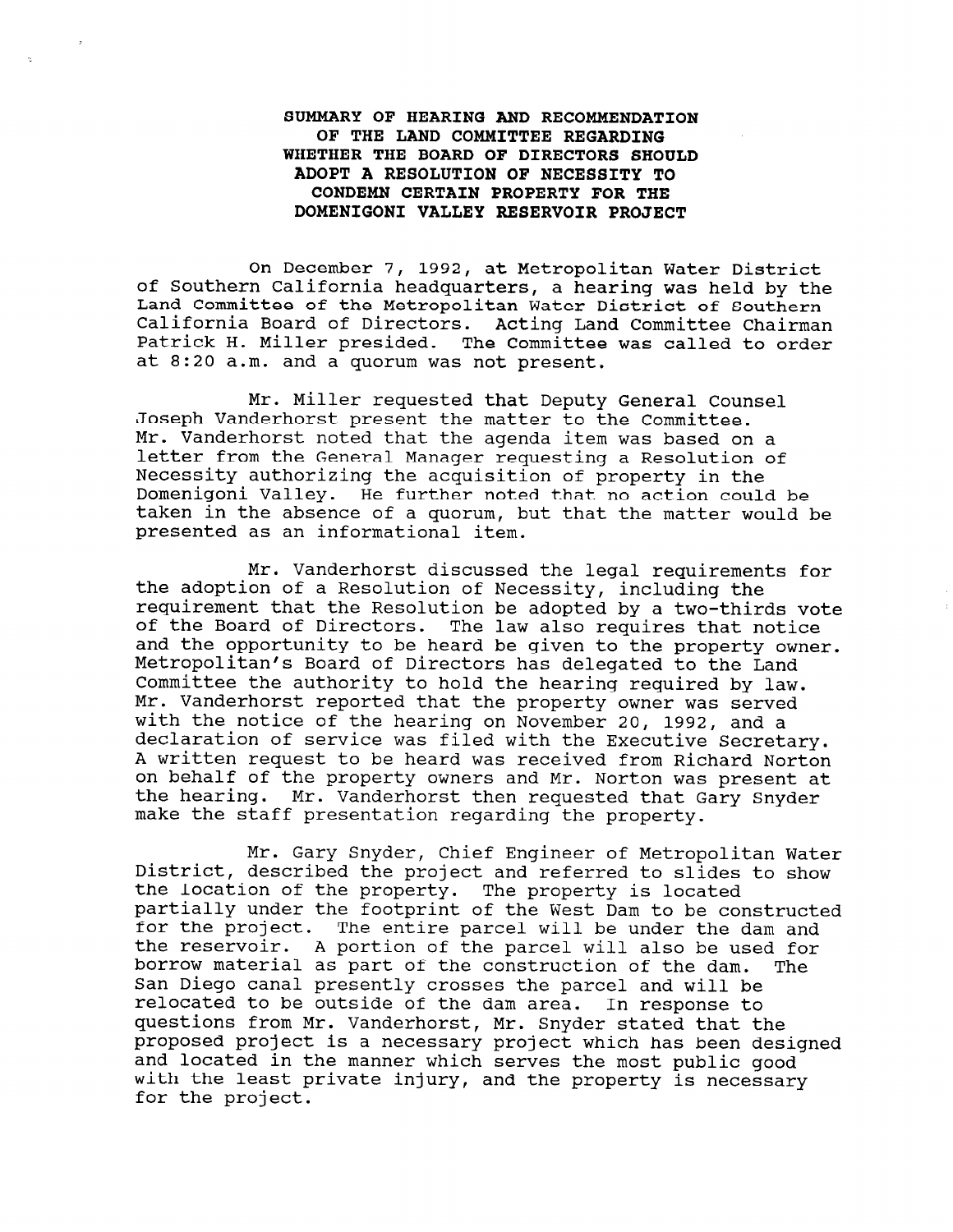There were no questions from the Committee, and Mr. Vanderhorst asked Mr. Norton to proceed on behalf of the property owners.

Mr. Norton, from the law firm of Berger and Norton, introduced himself as the representative of the family trust which owns the property and the Domenigoni Partnership which farms it. He raised two issues for the consideration of the Committee. First, he stated it was not certain whether the water resources on the property had been valued by Metropolitan Water District. The property owners use the water to irrigate nearly 3,000 acres of land. Second, the Domenigonis own other property in the area and are not clear as to the impact of the project on the remainder of their property and whether all of the parcels which they own will be handled in one litigation. Mr. Norton indicated that there was a separate parcel owned by the Domenigonis that is to be taken for recreational or environmental mitigation use and a landscape buffer. Finally, he stated that he would like to have further information on the location of the spillway from the West Dam with regard to the Domenigonis' property and the impact on that property shown in the inundation study for the West Dam.

Chairman Miller requested that staff answer as many of the questions posed as possible. Dennis Majors, the Project Planner, responded first. He noted that there was a portion of the Domenigonis' other property that was identified as being necessary for environmental mitigation in the EIR to be used as habitat for endangered species. There is also a 50-foot strip along State Highway 79 to be used for a landscape buffer. He reported that an inundation study had not been prepared for the West Dam because the review, done as part of the environmental review process, found the possibility of catastrophic release of water to be extraordinarily remote. The study will be done as required by the Office of Emergency Services. Finally, Majors stated that the District had committed in the EIR on the project to mitigate for any loss of flow of surface or subsurface water.

Mr. Randy Case stated that the water system which is presently used to transfer water from Parcel 29 to irrigate the Domenigonis' other property will be replaced, so the valuation did not account for removal of the water system. At Mr. Norton's request, Mr. Case indicated that he would confirm that the appraisal did include valuation of the water resources.

Mr. Norton then inquired of Mr. Snyder when the inundation study would be done for the West Dam. Mr. Snyder replied that it was required to be done at the end of the end of repried that it was required to be done at the end of In response to queries from Mr. Norton, Mr. Majors stated that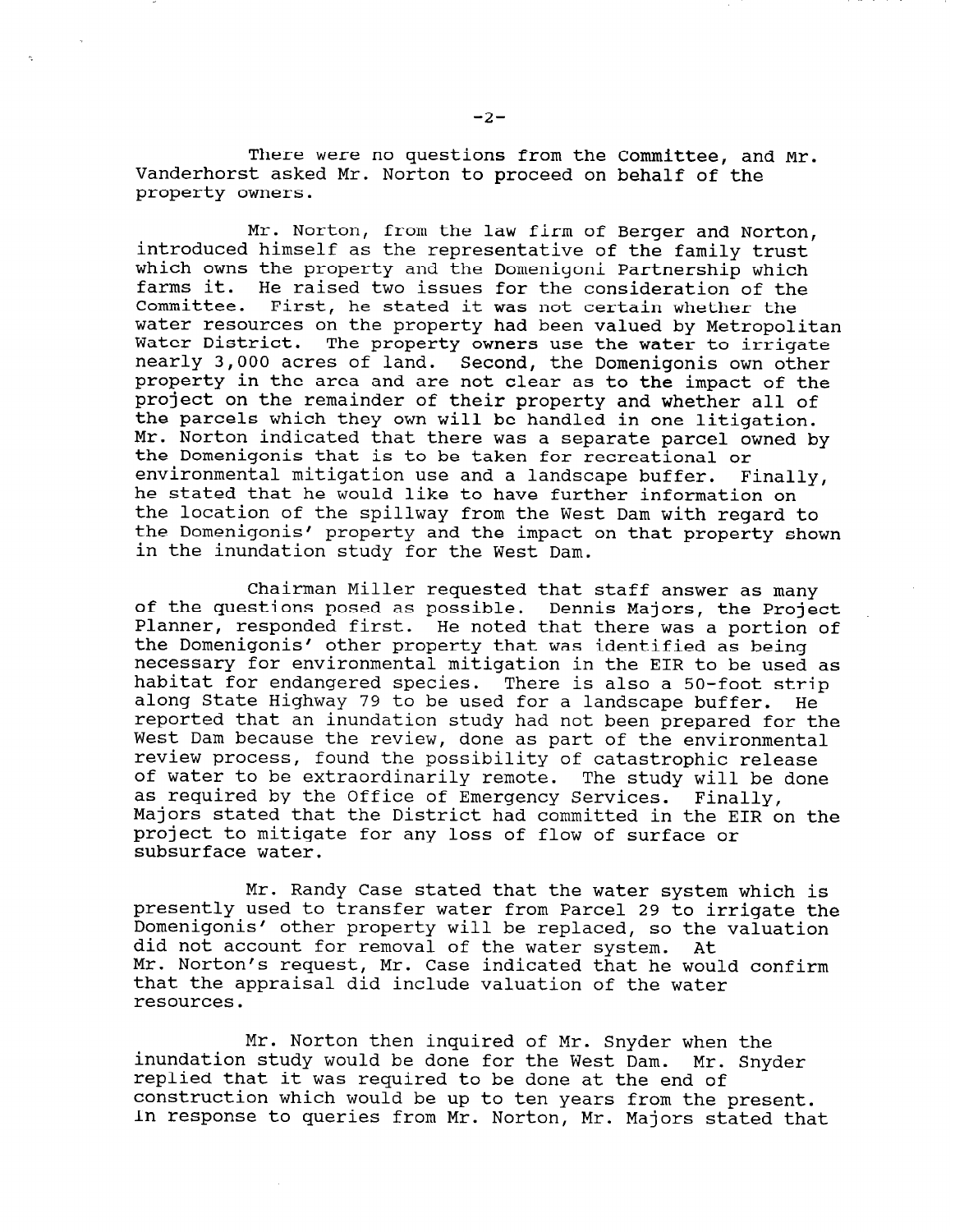the West Dam spillway would be routed around the Domenigoni family property and its capacity is stated in the EIR, but the channel alignment has not yet been engineered. Mr. Norton then inquired whether the West Dam would intercept water that would flow into the aquifer under the remaining Domenigoni family property. Mr. Majors stated that Metropolitan committed in the EIR to instal monitoring wells in the downstream area to determine historic groundwater levels and make sufficient releases of water to maintain those levels. The effect of the Dam on surface and subsurface flows would be fully mitigated in this manner.

Mr. Case pointed out that the subject parcel had been appraised separately from the Domenigonis' remaining property. A separate offer will be forthcoming on the remaining property. Mr. Vanderhorst stated that Metropolitan planned to proceed with acquiring Parcel 29 at this time and would consider consolidating the litigation with the remaining parcel when it reached litigation.

Mr. Norton made the point that the Domenigonis planned to develop the property in the future and the availability of water on the property is important to the development plan. He inquired whether the mitigation proposed was based on current uses or potential uses. Mr. Majors replied that the mitigation was based on existing flow amounts.

Chairman Miller then requested that the Committee reconvene at the end of the meeting of the Engineering and Operations Committee in the hope that a quorum would then be pperactions committed in the hope that a quorum would the present, and the meeting was adjourned. The meeting was<br>reconvened at 10:20 a.m. at which time a quorum was present.

Mr. Vanderhorst reviewed again the legal requirements for adoption of a resolution of necessity. Chairman Miller then requested that Mr. Norton proceed with his presentation.

Mr. Norton inquired whether the commitment to replace present levels of water resources were transferable or present revers or water resources were transferable or restricted to the present owners. He also inquired whether<br>Metropolitan would provide the Domenigonis with storage to replace their recharge facility. He expressed concern that Metropolitan's commitment not be subject to cutbacks imposed by the State Water Board, and inquired whether the family would have to pay for annexation, and whether the family would be nave to pay for annexation, and whether the family would be<br>responsible for any fees showed by Eastern Municipal Water responsible for any fees charged by Eastern Municipal Water<br>District for water delivery.

 $M_{\rm tot}$  is  $M_{\rm tot}$  reviewed then reviewed the subject of the subject of the subject of the subject of the subject of the subject of the subject of the subject of the subject of the subject of the subject of the subject property in relation to the property in relation to the Subject. He noted that the property is the contract of property in relation to the project. He noted that the EIR commits Metropolitan to make releases of water to maintain the historic groundwater levels downstream, and that monitoring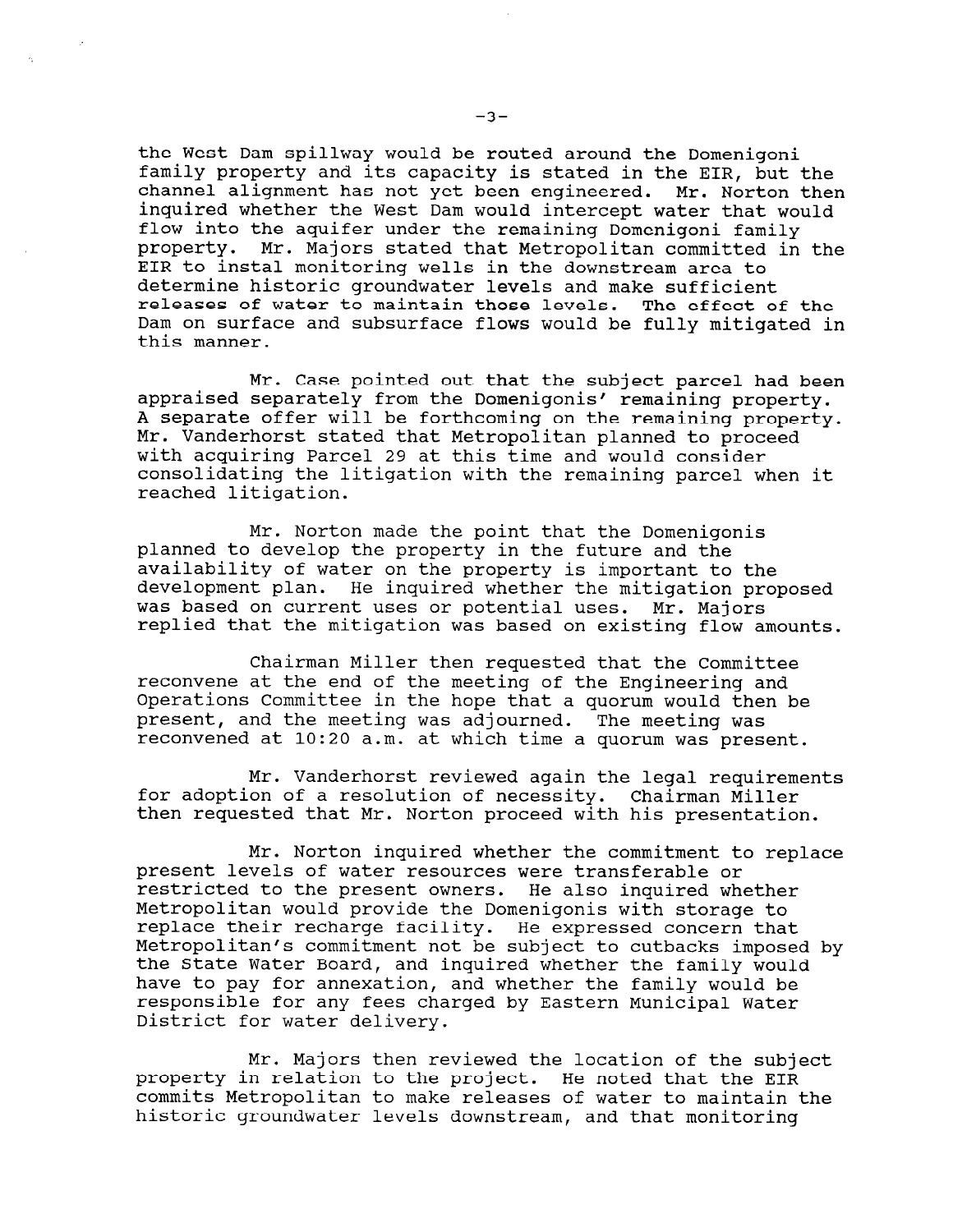wells would be installed to measure these levels. The releases would be made through a variety of methods including using the proposed recreational lakes as percolation ponds. If there is a problem with using percolation to maintain the historic levels, Metropolitan would commit to a surface connection to provide the water. The details of any surface connection would have to be worked out with the property owners.

Mr. Norton stated that the Domenigonis were concerned with the loss of their water supply from Parcel 29 and the apparent long delay before any replacement system would be installed. Mr. Majors replied that it was the intent of Metropolitan to maintain the existing water levels prior to construction of the West Dam so that there would be no loss in available water. Mr. Norton reiterated that the owners' concern was with the loss of the wells on Parcel 29 which act as the principal source of water for the entire 3,000 acre ranch.

Director Kenneth H. Witt moved, and it was seconded by Director James H. Blake, that the Land Committee recommend that the Board of Directors adopt the proposed Resolution. The motion carried unanimously. Chairman Miller stated that a motion carried unanimously. Chairman Miller stated that a<br>written summary of the hearing would be provided to the Board of Directors and to each person who appeared before the Committee, and that such person was entitled to appear and be heard before the Board of Directors on January 12, 1993, at 12:30 p.m.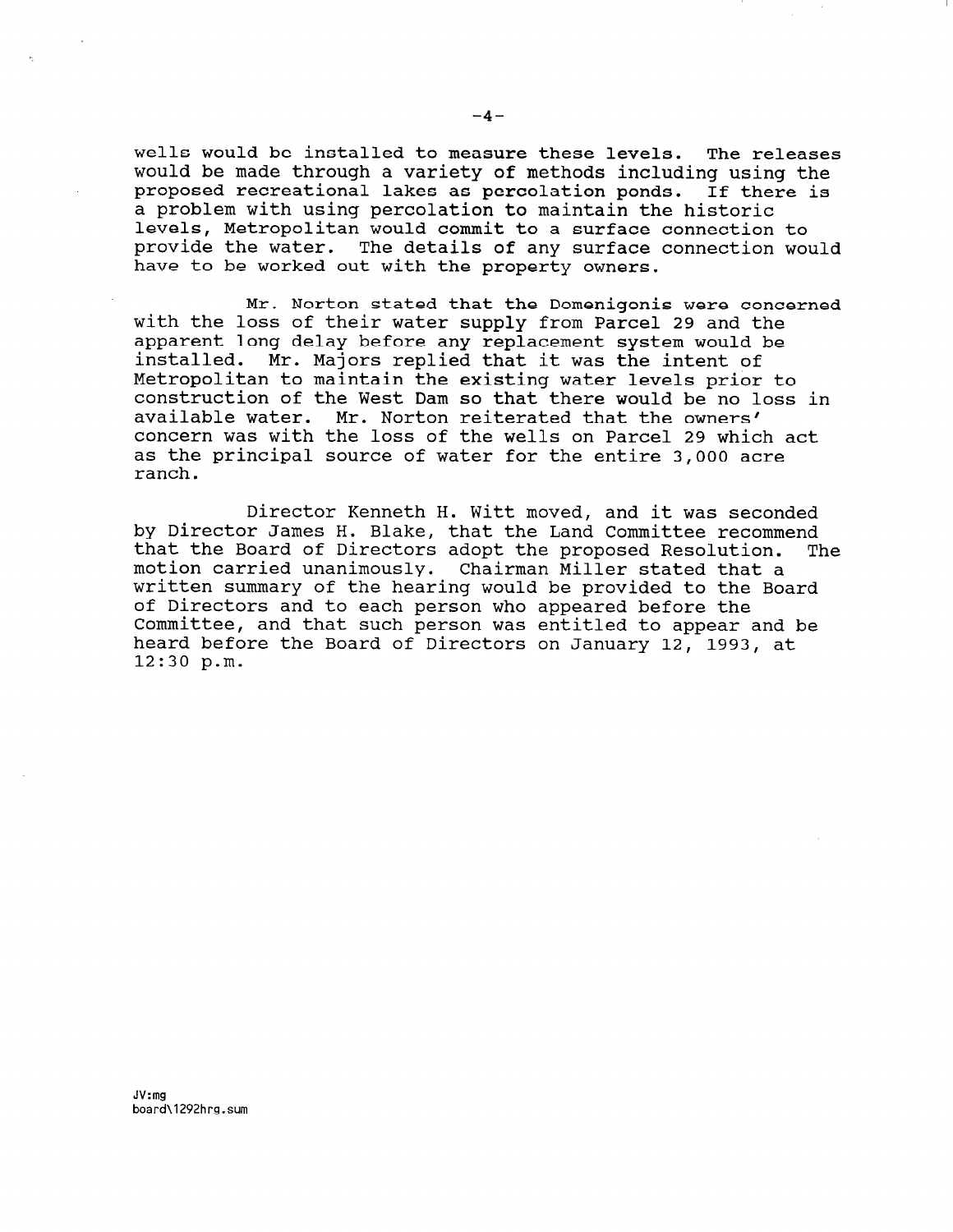STATEMENT OF GARY M. SNYDER IN SUPPORT OF RESOLUTION OF NECESSITY (DOMENIGONI VALLEY RESERVOIR PROJECT)

I, GARY M. SNYDER, declare:

1. I am chief engineer of The Metropolitan Water District of Southern California.

2. In order for Metropolitan to insure reliable delivery of water to its member public agencies for service to the public, it is necessary to construct, operate and maintain a water reservoir at a certain location in Domenigoni Valley, Riverside County, California.

3. The acquisition of the fee interest in the property described in the proposed resolution of necessity is necessary for the construction, operation and maintenance of the reservoir including construction of a portion of the West Dam, and relocation of the San Diego Canal from the property. The property is located within the Metropolitan's boundaries. There are no improvements on the property and it is used for agricultural purposes.

4. Metropolitan will require entry upon the property in order to be able to commence the work.

5. So that it may be assured that Metropolitan will have possession and may proceed with the work, it is necessary that the resolution be adopted in order that an action or actions may be commenced to condemn the property described in the proposed resolution of necessity, and a court order or orders obtained authorizing Metropolitan to take possession of the property.

Executed in Los Angeles, on November  $\mathcal{Z}\mathcal{O}$ , 1992.

 $\frac{M_{\text{day}}}{\text{day}}$ 

JV:mg reso\dome- gs.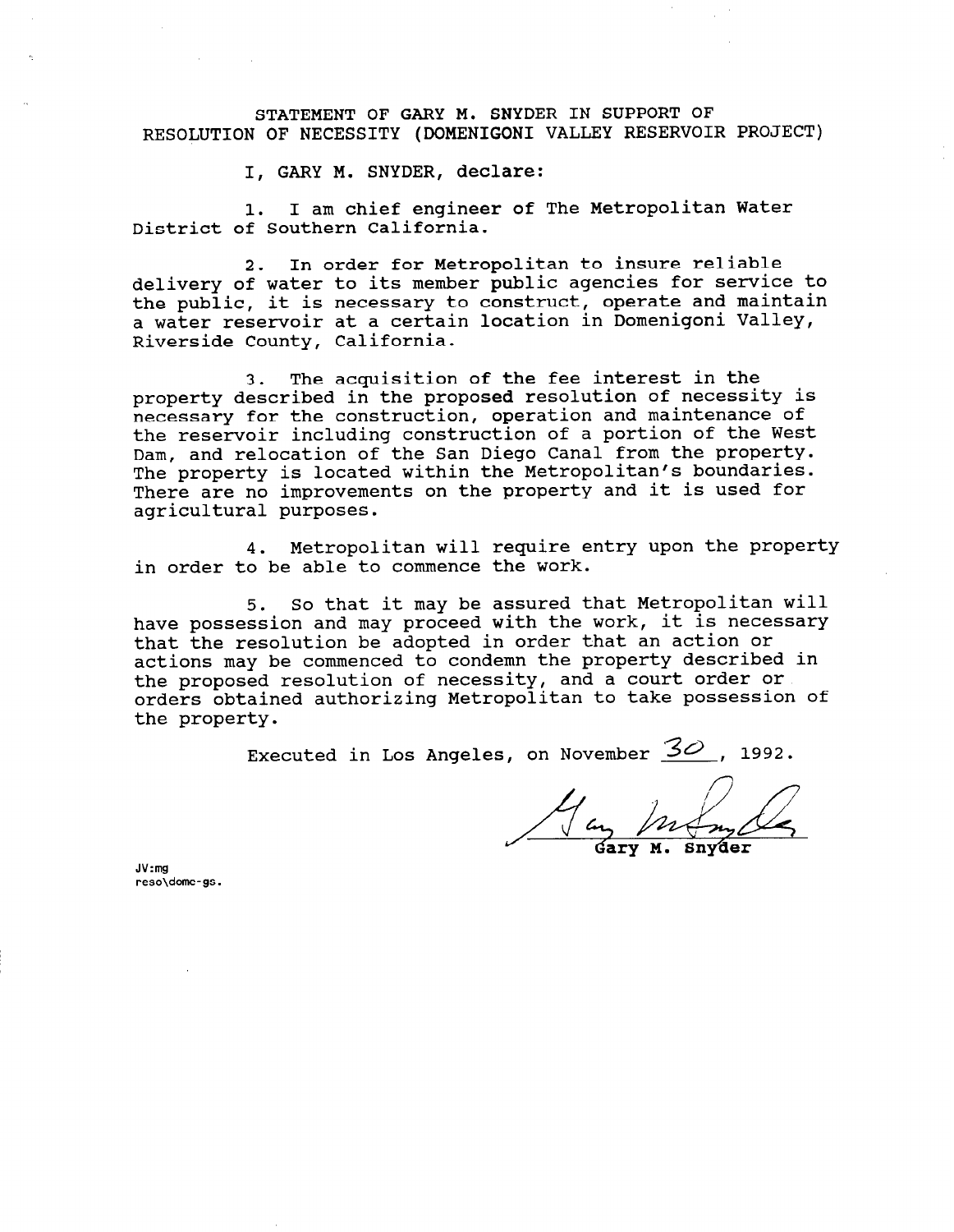## RESOLUTION NO.

A RESOLUTION OF THE BOARD OF DIRECTORS OF THE METROPOLITAN WATER DISTRICT OF SOUTHERN CALIFORNIA DIRECTING THE CONDEMNATION OF CERTAIN PROPERTIES SITUATED IN RIVERSIDE COUNTY (DOMENIGONI VALLEY RESERVOIR PROJECT)

BE IT RESOLVED, by the Board of Directors of The Metropolitan Water District of Southern California (District):

Section 1. The District's Board finds and determines that the public interest and necessity require, for public use, the construction, operation, and maintenance of a reservoir in the County of Riverside, California, for the storage and transportation of water for domestic and municipal uses within the District's boundaries, and that certain properties situated in the County of Riverside are necessary therefor.

Section 2. The property to be acquired for the public use set forth in Section 1 hereof consists of the fee interest in the parcel of land described in Exhibit A attached hereto and incorporated herein by reference. The property is located within the District's boundaries at the location shown on Exhibit B attached hereto and incorporated herein by reference. The District's Board finds and determines that the property is necessary for the proposed project.

Section 3. The District's Board of Directors hereby declares its intention to acquire the property by proceedings in eminent domain as authorized by the Metropolitan Water District Act (Stats. 1969, Ch. 209, as amended).

Section 4. The proposed project is planned or located in the manner that will be most compatible with the greatest public good and the least private injury.

Section 5. The offer required by section 7267.2 of the California Government Code has been made to the owners of record of the property.

Section 6. The District's General Counsel is hereby directed to commence proceedings in the Superior Court of California, County of Riverside, for the purpose of condemning and acquiring the property and to take such steps as may be necessary to secure an order of court permitting the may be necessary to secure an order or court permitting the pistrict to take possession of the property for the uses<br>District to take possession of the is authorized to take such purposes herein described. He is authorized to take such<br>action and steps as he deems necessary in connection with such proceedings, including the amending of the complaint to reduce the extent of the property to be acquired so as to reduce the compensation payable in the action where such change would not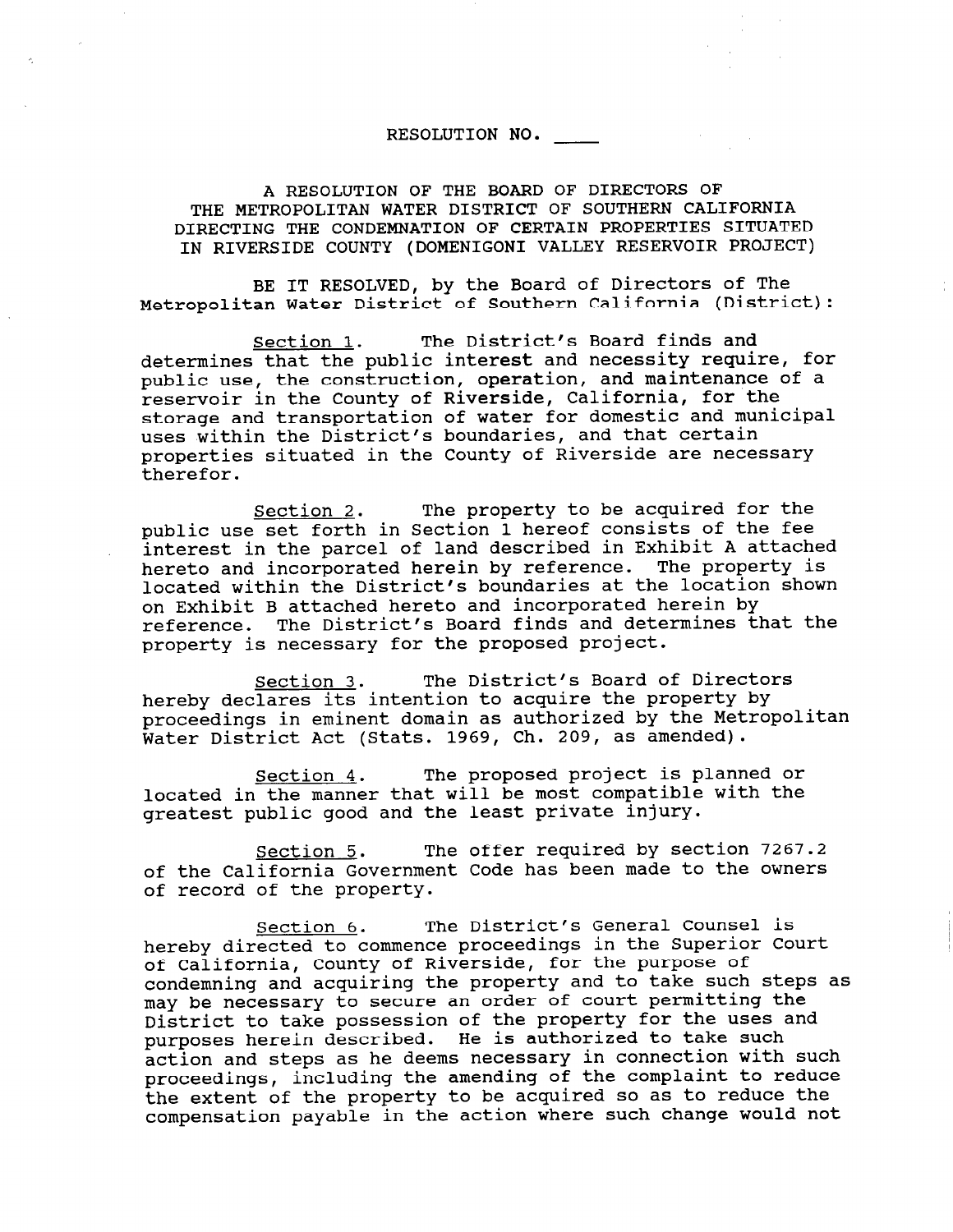substantially impair the construction and operation of the said public works, and to incur expenses necessary and incidental to the action.

I HEREBY CERTIFY, that the foregoing resolution was adopted at the meeting of the Board of Directors of The Metropolitan Water District of Southern California held the 12th day of January 1993, by vote of two-thirds of all its members, and I further certify that the foregoing is a full, true and correct copy of the resolution.

> Executive Secretary The Metropolitan Water District of Southern California

JV:mg reso\dome-bd.dir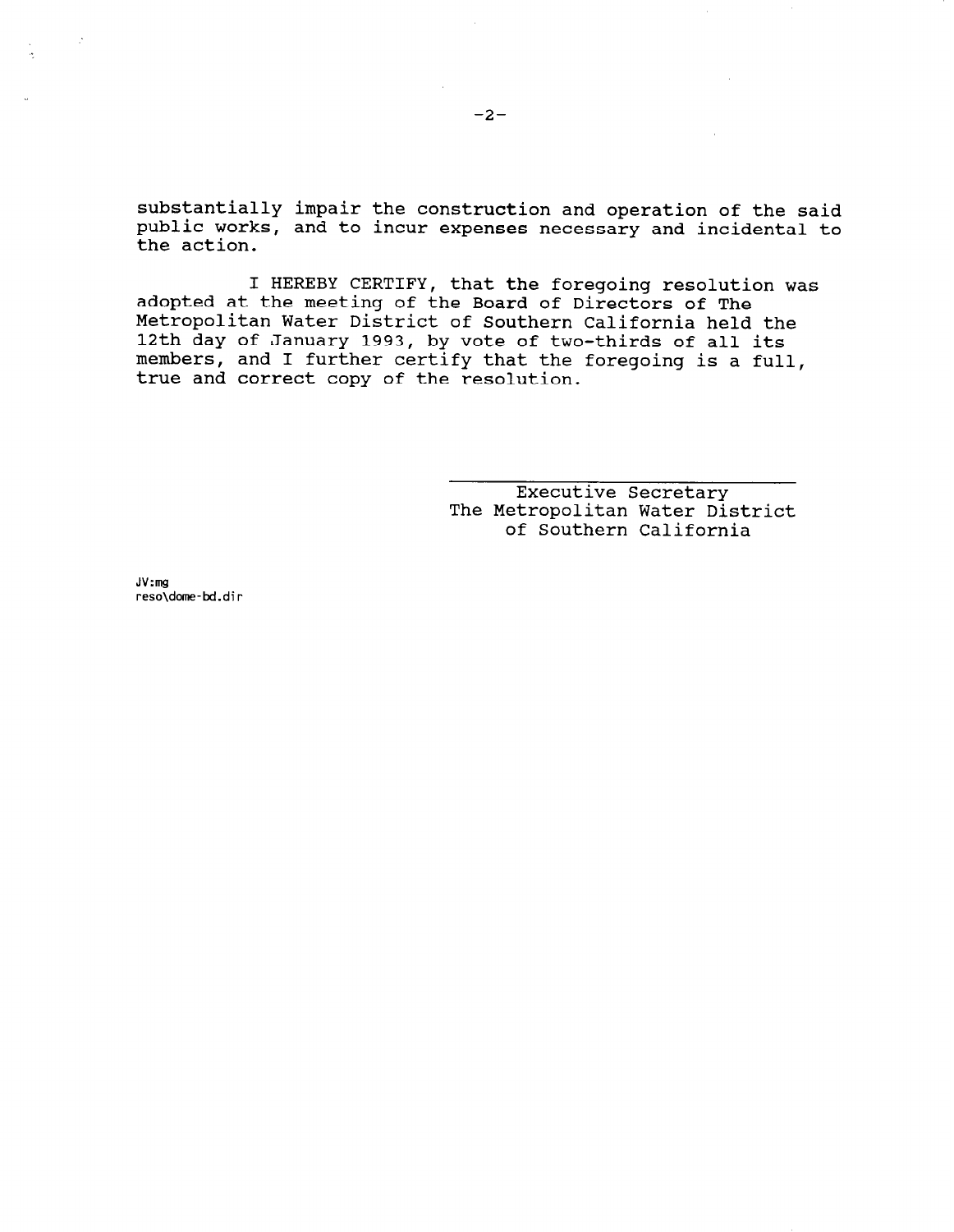### EXHIBIT A

Parcel 1 144-1-29 Domenigoni

The south half  $(S_2^L)$  and the southeast quarter of the northeast quarter (SE%NE%) of Section 2, Township 6 South, Range 2 West, San Bernardino Meridian, in the County of Riverside, State of California.

EXCEPTING therefrom those portions conveyed to the Metropolitan Water District of Southern California per deeds recorded March 2, 1959 as Instrument No. 17103 and November 7, 1986 as Instrument No. 282492 both of Official Records.

ALSO EXCEPTING therefrom that portion conveyed to the County of Riverside by deed recorded December 5, 1973 as Instrument No. 157420, Official Records.



PGW/p:/144129